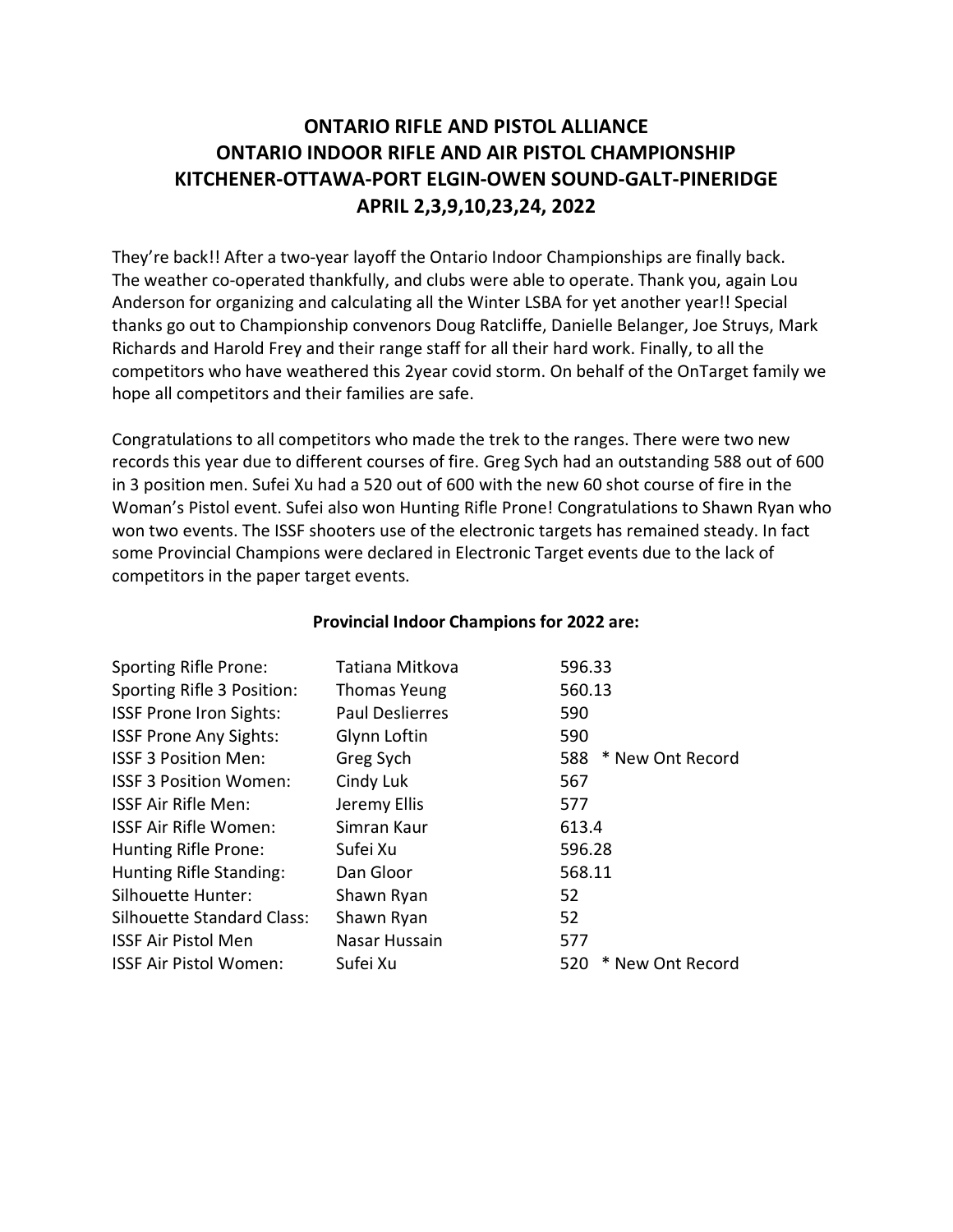Congratulations to all winners. Championship plaques and awards will be mailed out soon after the scores have been confirmed. Some awards will be given to competitors at the Air Gun Grand Prix in May.

The Canadian Air Gun Grand Prix: This event is being held again at the Lou Anderson Shooting Center in Cookstown on Victoria Weekend May of this year. The competition runs from May 20 through May 22, 2022. A large turnout is expected this year. Entries maybe done through the Grand Prix website.

Ontario Outdoor Rifle and Pistol Championships: The Outdoor Championships will be held at the Lou Anderson Shooting Center (TTS), Cookstown again this year. Rifle events will be Friday July 1, Pistol events will be Saturday and Sunday July 2,3, 2022. Entries will be done online at the OnTarget Rifle and Pistol website.

National Championships: The pistol and rifle Nationals will be held at the Lou Anderson Shooting Center this year from Friday July 29<sup>th</sup> to Sun Aug 7<sup>th</sup>. Pistol will run first followed by rifle events. Entries will be available soon on the SFC website.

#### **OnTarget Rifle and Pistol Alliance – 2022 Calendar Competitions**

| date                  | type                                 | competition                                                                                                                                                                                                                                                                                                                                                                    | where                 | contact                     |
|-----------------------|--------------------------------------|--------------------------------------------------------------------------------------------------------------------------------------------------------------------------------------------------------------------------------------------------------------------------------------------------------------------------------------------------------------------------------|-----------------------|-----------------------------|
| May 1                 | <b>MR</b>                            | <b>Polar Bear</b>                                                                                                                                                                                                                                                                                                                                                              | Peterborough          | smallbore@pfga.ca           |
| May 20, 21, 22 AR, AP |                                      | <b>Grand Prix</b>                                                                                                                                                                                                                                                                                                                                                              | Cookstown             | <b>Grand Prix website</b>   |
| <b>June 9-13</b>      | <b>ISSF Rifle/Pistol Team Trials</b> |                                                                                                                                                                                                                                                                                                                                                                                | <b>Trois Rivieres</b> | <b>SFC website</b>          |
| July 1,2,3            | SR, MR, P                            | <b>Ontario Outdoor Rifle</b>                                                                                                                                                                                                                                                                                                                                                   | Cookstown             | <b>OnTar website (soon)</b> |
|                       |                                      |                                                                                                                                                                                                                                                                                                                                                                                |                       | rifle: plewiee@gmail.com    |
|                       |                                      |                                                                                                                                                                                                                                                                                                                                                                                | pistol:               |                             |
|                       | July 29-Aug 7 All Rifle              | <b>National Champ's</b>                                                                                                                                                                                                                                                                                                                                                        | Cookstown             | SFC website (soon)          |
|                       |                                      | $\mathbf{A} \cap \mathbf{A}$ , $\mathbf{A} \cap \mathbf{A}$ , $\mathbf{A} \cap \mathbf{A}$ , $\mathbf{A} \cap \mathbf{A}$ , $\mathbf{A} \cap \mathbf{A}$ , $\mathbf{A} \cap \mathbf{A}$ , $\mathbf{A} \cap \mathbf{A}$ , $\mathbf{A} \cap \mathbf{A}$ , $\mathbf{A} \cap \mathbf{A}$ , $\mathbf{A} \cap \mathbf{A}$ , $\mathbf{A} \cap \mathbf{A}$ , $\mathbf{A} \cap \mathbf$ |                       |                             |

**MR=Match Rifle, AR=Air Rifle, AP=Air Pistol, ISSF Rifle/Pistol=rifle/pistol events SR=Sporting Rifle, P=Pistol events**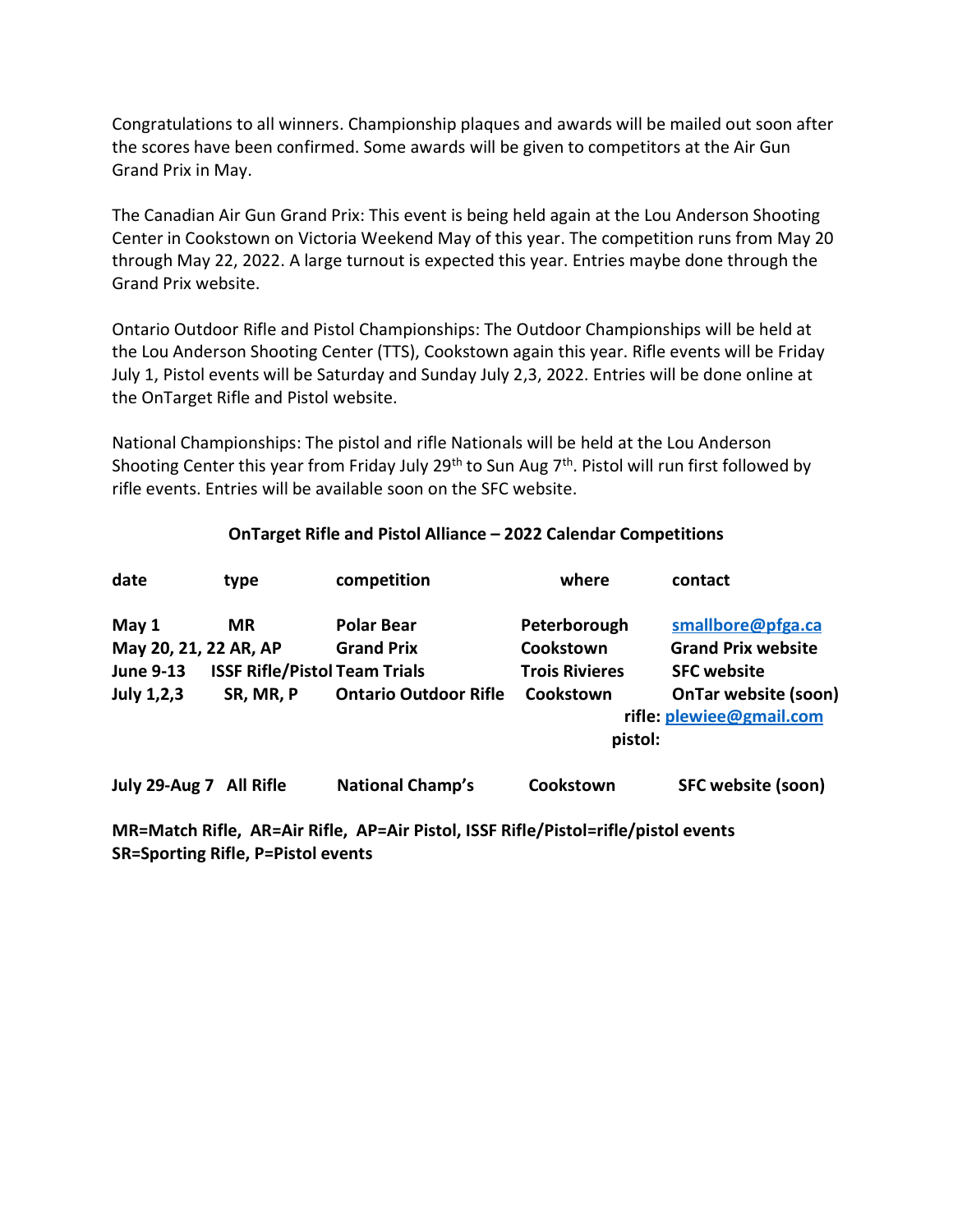# Results of 2022 Indoor Championships

# **Sporting Rifle Prone**

\_\_\_\_\_\_\_\_\_\_\_\_\_\_\_\_\_\_\_\_\_\_\_\_\_\_\_\_\_\_\_\_\_\_\_\_\_\_\_\_\_\_\_\_\_\_\_\_\_\_\_\_\_\_\_\_\_\_\_\_\_\_\_\_\_\_\_\_\_\_\_\_\_\_\_\_\_

|                       |     |      | Match Record - Open: Karen White | - Junior: Emily Ritson<br>- Int'l Jr : Marian Patrick | 600x55 (2005)<br>591x27 (2010)<br>600x51 (2015) |       |       |        |                 |
|-----------------------|-----|------|----------------------------------|-------------------------------------------------------|-------------------------------------------------|-------|-------|--------|-----------------|
| Name                  | cls | #1   | #2                               | #3                                                    | #4                                              | #5    | #6    | Total  |                 |
| George Lee            | M   | 99.4 | 97.3                             | 99.5                                                  | 98.5                                            | 99.6  | 97.3  | 589.26 | 1 <sup>st</sup> |
| <b>Thomas Yeung</b>   | M   | 94.2 | 98.4                             | 97.4                                                  | 99.3                                            | 98.5  | 96.4  | 582.22 |                 |
| Tatiana Mitkova       | TE  | 98.4 | 98.2                             | 100.7                                                 | 100.8                                           | 100.6 | 100.6 | 596.33 | Prov Champ      |
| Rob Birch             | EX  | 98.4 | 100.7                            | 99.8                                                  | 97.5                                            | 100.8 | 97.6  | 591.38 | 1st             |
| Sufei Xu              | EX  | 96.5 | 98.4                             | 98.5                                                  | 98.6                                            | 100.6 | 99.4  | 589.30 | 2 <sub>nd</sub> |
| <b>Rick Mitchell</b>  | EX  | 98.3 | 97.3                             | 96.2                                                  | 100.6                                           | 99.3  | 98.5  | 588.22 |                 |
| George Sawicki        | EX  | 96.3 | 95.5                             | 96.1                                                  | 97.1                                            | 97.4  | 94.2  | 575.16 |                 |
| <b>Mark McGuire</b>   | SS  | 95.1 | 92.2                             | 96.1                                                  | 81.2                                            | 94.1  | 91.1  | 549.8  | 1st             |
| <b>Angel Ceballos</b> | IJ  | 93.1 | 98.6                             | 99.7                                                  | 96.0                                            | 97.2  | 98.5  | 581.22 | 1st             |
| Sufei Xu              | VT  | 96.5 | 98.4                             | 98.5                                                  | 98.6                                            | 100.6 | 99.4  | 589.30 | 1 <sup>st</sup> |
| George Lee            | VT  | 99.4 | 97.3                             | 99.5                                                  | 98.5                                            | 99.6  | 97.3  | 589.26 |                 |
| <b>Thomas Yeung</b>   | VT  | 94.2 | 98.4                             | 97.4                                                  | 99.3                                            | 98.5  | 96.4  | 582.22 |                 |
| George Sawicki        | VT  | 96.3 | 95.5                             | 96.1                                                  | 97.1                                            | 97.4  | 94.2  | 575.16 |                 |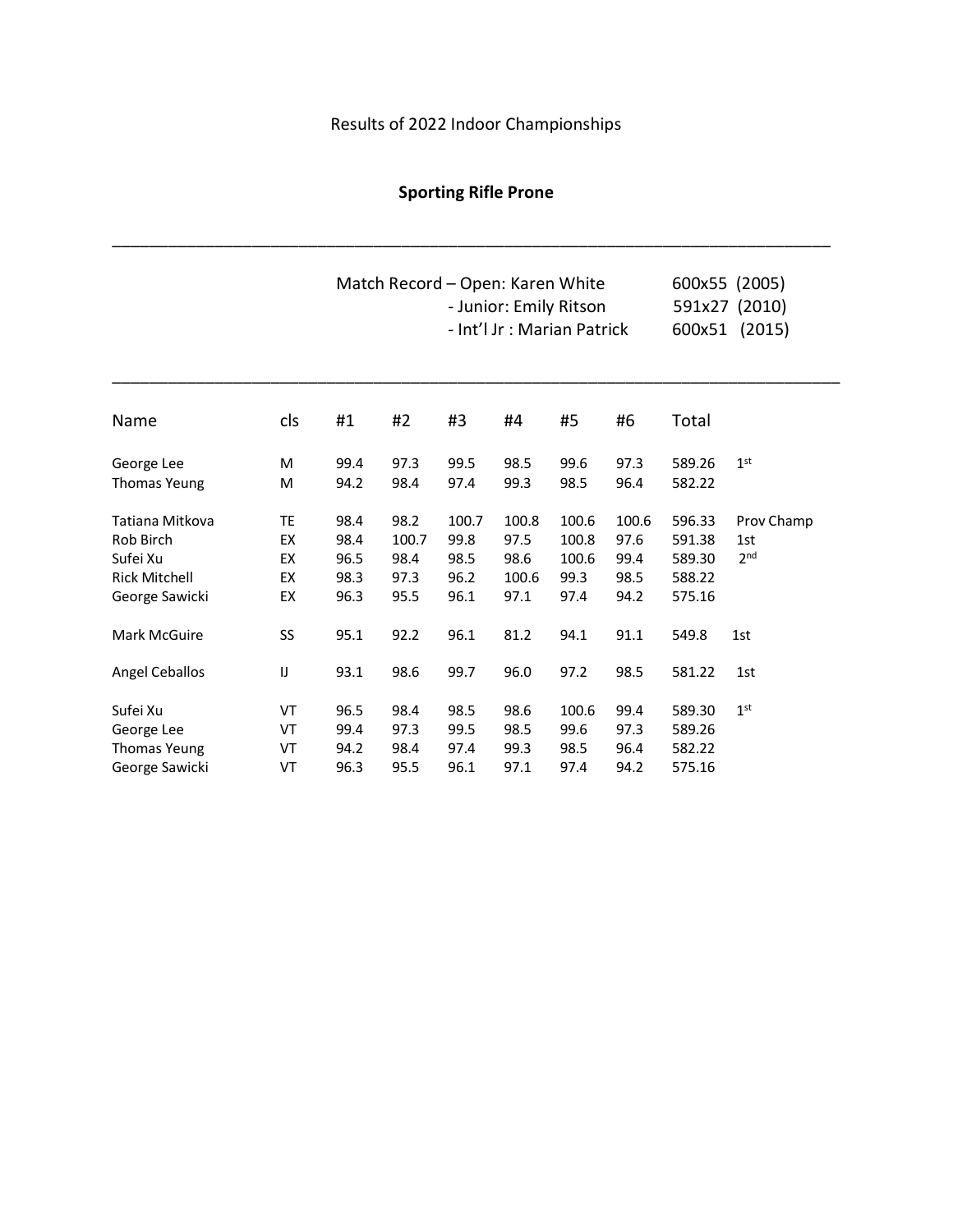\_\_\_\_\_\_\_\_\_\_\_\_\_\_\_\_\_\_\_\_\_\_\_\_\_\_\_\_\_\_\_\_\_\_\_\_\_\_\_\_\_\_\_\_\_\_\_\_\_\_\_\_\_\_\_\_\_\_\_\_\_\_\_\_\_\_\_\_\_\_\_\_\_\_\_\_\_

|                                       |          |              |              | Match Record-Open: Mike Hockings<br>-Junior: Chris Baldwin<br>-Int'l Jr: Chris Baldwin | 597x31<br>576x24<br>594x22 | (2004)<br>(2008)<br>(2010) |              |                  |                 |
|---------------------------------------|----------|--------------|--------------|----------------------------------------------------------------------------------------|----------------------------|----------------------------|--------------|------------------|-----------------|
|                                       |          |              |              |                                                                                        |                            |                            |              |                  |                 |
| name                                  | cls      | #1           | #2           | #3                                                                                     | #4                         | #5                         | #6           | Total            |                 |
| <b>Thomas Yeung</b>                   | M        | 98.4         | 99.5         | 92.0                                                                                   | 86.0                       | 91.0                       | 94.2         | 560.13           | Prov Champ      |
| Shawn Smedmor<br><b>Rick Mitchell</b> | ТE<br>ТE | 98.4<br>98.4 | 96.3<br>97.5 | 84.0<br>79.1                                                                           | 87.0<br>83.2               | 93.1<br>88.0               | 95.4<br>87.0 | 553.12<br>532.12 | 1st             |
| <b>Angel Caballos</b>                 | IJ       | 95.1         | 96.3         | 85.1                                                                                   | 95.3                       | 94.2                       | 94.2         | 559.12           | 1 <sup>st</sup> |
| Thomas Yeung<br>Shawn Smedmor         | VT<br>VT | 98.4<br>98.4 | 99.5<br>96.3 | 92.0<br>84.0                                                                           | 86.0<br>87.0               | 91.0<br>93.1               | 94.2<br>95.4 | 560.13<br>553.12 | $1^{\rm st}$    |

### **ISSF Prone Iron Sights**

\_\_\_\_\_\_\_\_\_\_\_\_\_\_\_\_\_\_\_\_\_\_\_\_\_\_\_\_\_\_\_\_\_\_\_\_\_\_\_\_\_\_\_\_\_\_\_\_\_\_\_\_\_\_\_\_\_\_\_\_\_\_\_\_\_\_\_\_\_\_\_\_\_\_\_\_\_\_

\_\_\_\_\_\_\_\_\_\_\_\_\_\_\_\_\_\_\_\_\_\_\_\_\_\_\_\_\_\_\_\_\_\_\_\_\_\_\_\_\_\_\_\_\_\_\_\_\_\_\_\_\_\_\_\_\_\_\_\_\_\_\_\_\_\_\_\_\_\_\_\_\_\_\_\_\_\_

| Match Record – Open: Greg Sych | 600 (2001,2012) |
|--------------------------------|-----------------|
| - Junior: Matt Charlton        | 591 (1990)      |

| name                   |    | cls | #1  | #2  | #3  | #4 | #5  | #6  | Total           |
|------------------------|----|-----|-----|-----|-----|----|-----|-----|-----------------|
| <b>Paul Deslierres</b> | M  | 98  | 98  | 100 | 99  | 99 | 96  | 590 | Prov Champ      |
| Fazal Mohideen         | M  | 97  | 97  | 98  | 98  | 98 | 100 | 589 | 1st             |
| Glynn Loftin           | M  | 97  | 100 | 97  | 95  | 99 | 98  | 586 | 2 <sub>nd</sub> |
| Peter Westlake         | M  | 98  | 97  | 97  | 96  | 97 | 97  | 582 |                 |
| Mike Wong Shui M       |    | 95  | 92  | 98  | 100 | 98 | 97  | 580 |                 |
| Patrick Champagne EX   |    | 96  | 95  | 98  | 99  | 96 | 98  | 582 | 1 <sup>st</sup> |
| Steve Lyman            | EX | 93  | 94  | 95  | 95  | 94 | 93  | 564 | 2 <sub>nd</sub> |
| Deen Mohideen EX       |    | 95  | 93  | 88  | 94  | 98 | 91  | 559 |                 |
| <b>Trent Campbell</b>  | EX | 94  | 89  | 95  | 93  | 95 | 92  | 558 |                 |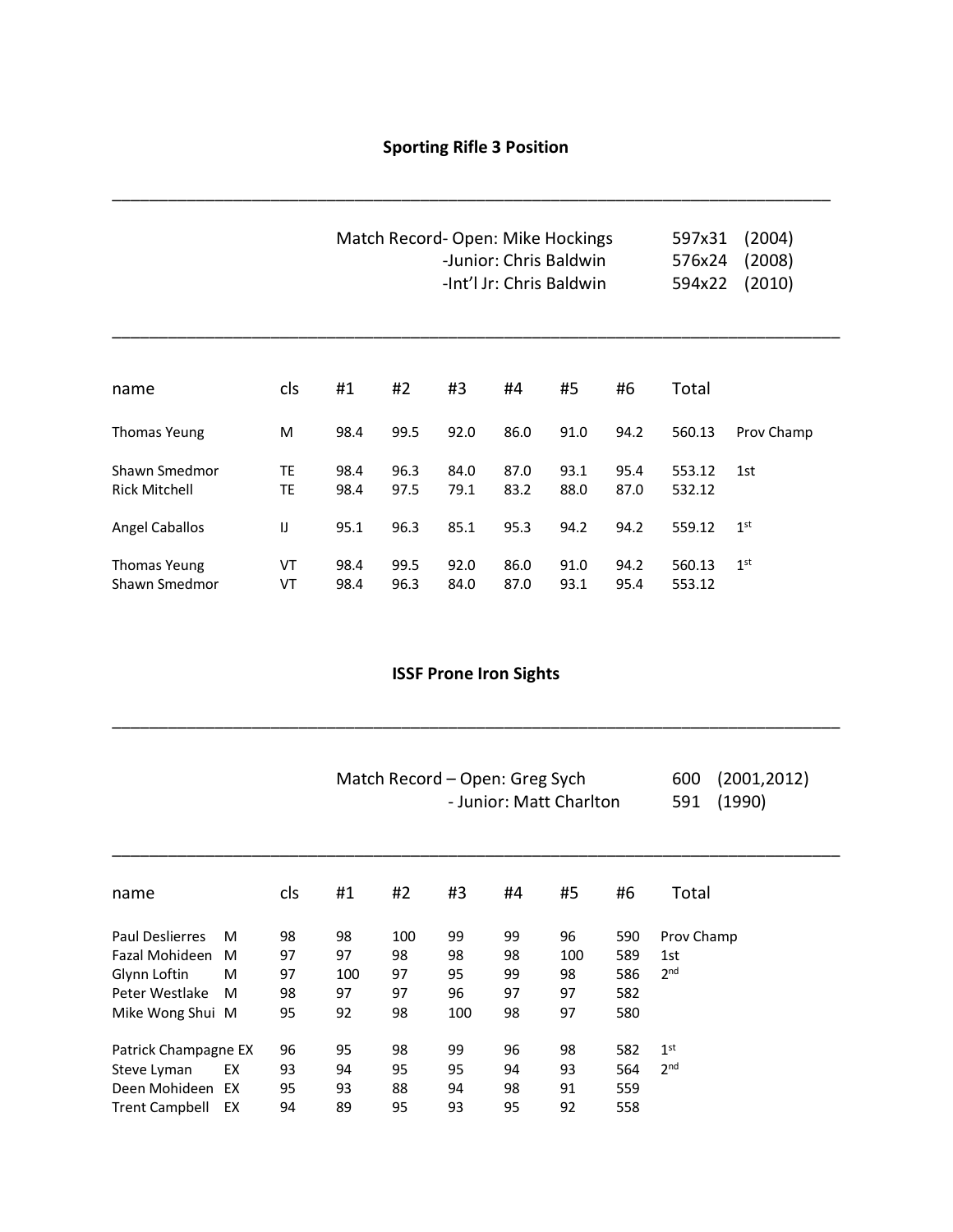| EX                  | 88    | 89    | 93    | 91    | 96    | 95    | 552   |                 |
|---------------------|-------|-------|-------|-------|-------|-------|-------|-----------------|
| MМ                  | 91    | 89    | 85    | 87    | 78    | 80    | 510   | 1 <sup>st</sup> |
| Andrew Mohideen IJ  | 99    | 98    | 97    | 98    | 95    | 99    | 586   | 1 <sup>st</sup> |
| $\Box$              | 85    | 93    | 93    | 92    | 91    | 90    | 544   |                 |
| IJ                  | 74    | 81    | 80    | 85    | 92    | 87    | 492   |                 |
| VT                  | 93    | 94    | 95    | 95    | 94    | 93    | 564   | 1 <sup>st</sup> |
| VT                  | 95    | 93    | 88    | 94    | 98    | 91    | 559   | 2 <sub>nd</sub> |
| VT                  | 94    | 89    | 95    | 93    | 95    | 92    | 558   |                 |
| VT                  | 88    | 89    | 93    | 91    | 96    | 95    | 552   |                 |
| EТ                  | 105.5 | 103.1 | 104.6 | 104.1 | 105.2 | 104.2 | 626.7 | 1st             |
| Shannon Westlake ET | 104.3 | 103.4 | 104.0 | 104.3 | 105.1 | 103.3 | 624.4 | 2nd             |
| EТ                  | 103.6 | 102.3 | 100.3 | 103.3 | 101.9 | 102.5 | 613.9 | 3rd             |
| ET                  | 102.1 | 102.5 | 101.9 | 102.9 | 101.1 | 100.7 | 610.9 |                 |
| ЕT                  | 101.8 | 100.2 | 101.1 | 101.9 | 103.1 | 101.6 | 609.7 |                 |
| ET                  | 102.8 | 100.2 | 102.0 | 100.9 | 100.3 | 98.5  | 604.7 |                 |
| ЕT                  | 100.0 | 96.2  | 96.4  | 99.6  | 99.2  | 93.8  | 585.2 |                 |
|                     |       |       |       |       |       |       |       |                 |

# **ISSF Prone Any Sights**

\_\_\_\_\_\_\_\_\_\_\_\_\_\_\_\_\_\_\_\_\_\_\_\_\_\_\_\_\_\_\_\_\_\_\_\_\_\_\_\_\_\_\_\_\_\_\_\_\_\_\_\_\_\_\_\_\_\_\_\_\_\_\_\_\_\_\_\_\_\_\_\_\_\_\_\_\_\_

|                       |     |    | Match Record – Open: Pat Vamplew | 600<br>591 | (2012, 2016)<br>(1995) |    |    |       |                 |
|-----------------------|-----|----|----------------------------------|------------|------------------------|----|----|-------|-----------------|
| name                  | cls | #1 | #2                               | #3         | #4                     | #5 | #6 | Total |                 |
| Glynn Loftin          | М   | 96 | 99                               | 99         | 98                     | 99 | 99 | 590   | Prov Champ      |
| Paul Deslierres       | M   | 99 | 97                               | 98         | 99                     | 99 | 98 | 590   | 1 <sup>st</sup> |
| Mike Wong Shui        | М   | 96 | 97                               | 99         | 100                    | 99 | 98 | 589   | 2 <sub>nd</sub> |
| <b>Fazal Mohideen</b> | M   | 97 | 98                               | 98         | 98                     | 96 | 97 | 584   |                 |
| Peter Westlake        | M   | 96 | 97                               | 97         | 97                     | 96 | 98 | 581   |                 |
| Patrick Champagne     | EX  | 98 | 98                               | 98         | 98                     | 99 | 98 | 589   | 1 <sup>st</sup> |
| Jose Vila             | EX  | 97 | 95                               | 99         | 100                    | 97 | 97 | 585   |                 |
| Steve Lyman           | EX  | 94 | 100                              | 96         | 94                     | 94 | 96 | 574   |                 |
| Andrew Mohideen       | IJ  | 98 | 98                               | 96         | 100                    | 97 | 97 | 586   | 1 <sup>st</sup> |
| Jose Vila             | VT  | 97 | 95                               | 99         | 100                    | 97 | 97 | 585   | 1 <sup>st</sup> |
| Steve Lyman           | VT  | 94 | 100                              | 96         | 94                     | 94 | 96 | 574   |                 |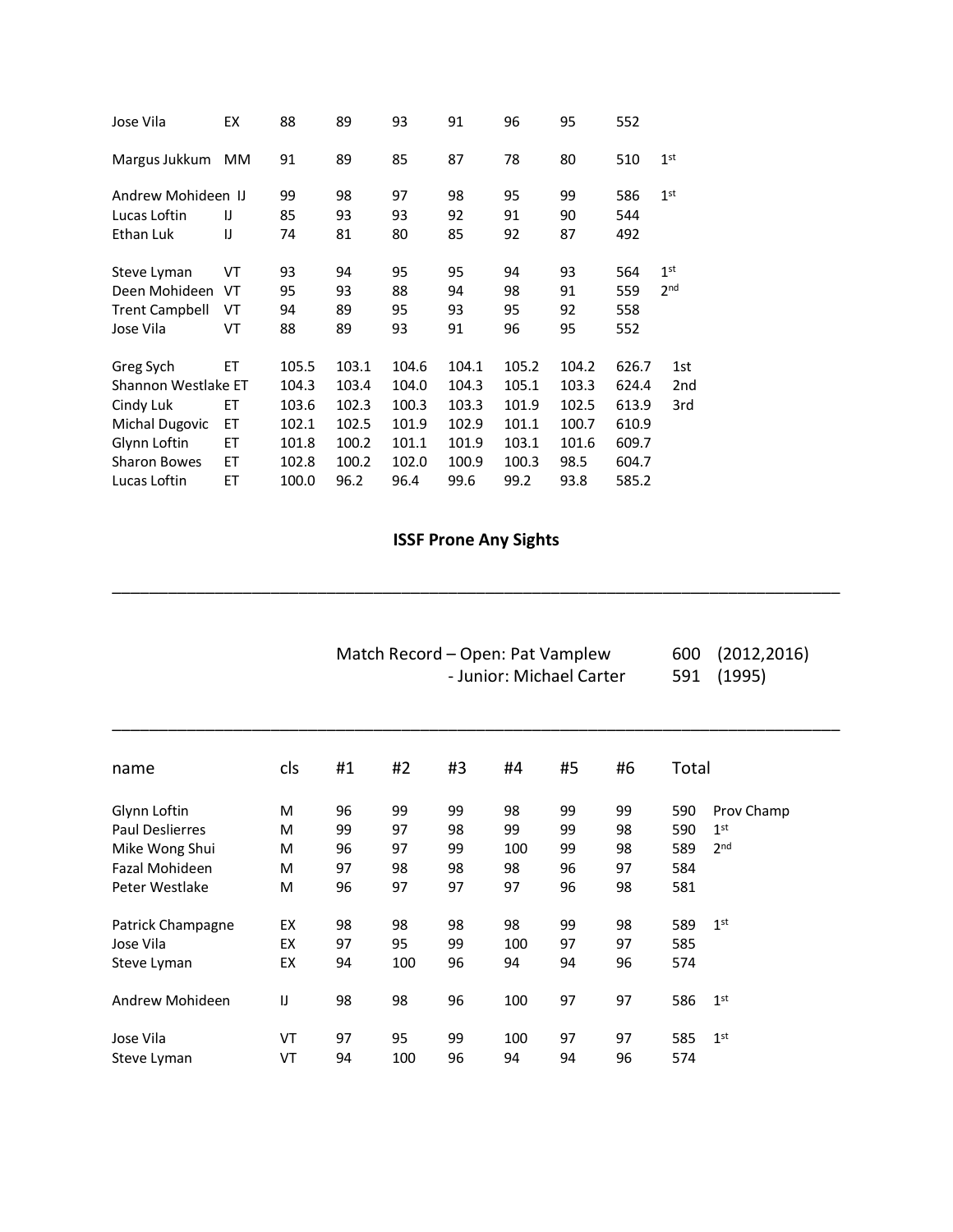#### **ISSF 3 Position Men**

\_\_\_\_\_\_\_\_\_\_\_\_\_\_\_\_\_\_\_\_\_\_\_\_\_\_\_\_\_\_\_\_\_\_\_\_\_\_\_\_\_\_\_\_\_\_\_\_\_\_\_\_\_\_\_\_\_\_\_\_\_\_\_\_\_\_\_\_\_\_\_\_\_\_\_

| Match Record - Open: Greg Sych<br>- Junior: Chris Baldwin<br>New Match Record - Open: Greg Sych<br>- Junior: |                        |          |          |           |            |          |          | 1181<br>1141<br>588 | (2012)<br>(2013)<br>(2022) |
|--------------------------------------------------------------------------------------------------------------|------------------------|----------|----------|-----------|------------|----------|----------|---------------------|----------------------------|
| name                                                                                                         | <b>cls</b>             | #1       | #2       | #3        | #4         | #5       | #6       | Total               |                            |
| Greg Sych<br><b>Michal Dugovic</b>                                                                           | <b>OE</b><br><b>OE</b> | 97<br>91 | 95<br>90 | 100<br>98 | 100<br>100 | 97<br>95 | 99<br>89 | 588<br>563          | Prov Champ*                |

### **ISSF 3 Position Women**

\_\_\_\_\_\_\_\_\_\_\_\_\_\_\_\_\_\_\_\_\_\_\_\_\_\_\_\_\_\_\_\_\_\_\_\_\_\_\_\_\_\_\_\_\_\_\_\_\_\_\_\_\_\_\_\_\_\_\_\_\_\_\_\_\_\_\_\_\_\_\_\_\_\_\_\_

|                                                      |                       |                |                |                 |                 | Match Record-Open: Shannon Westlake<br>- Junior: Jessica Hornby |                | (2015)<br>581<br>(2005)<br>559 |                               |  |
|------------------------------------------------------|-----------------------|----------------|----------------|-----------------|-----------------|-----------------------------------------------------------------|----------------|--------------------------------|-------------------------------|--|
| name                                                 | cls                   | #1             | #2             | #3              | #4              | #5                                                              | #6             | Total                          |                               |  |
| Cindy Luk<br>Shannon Westlake<br><b>Sharon Bowes</b> | OE<br><b>OE</b><br>OE | 94<br>95<br>87 | 97<br>91<br>93 | 98<br>100<br>96 | 98<br>100<br>98 | 92<br>92<br>94                                                  | 88<br>88<br>95 | 567<br>566<br>553              | Prov Champ<br>1 <sup>st</sup> |  |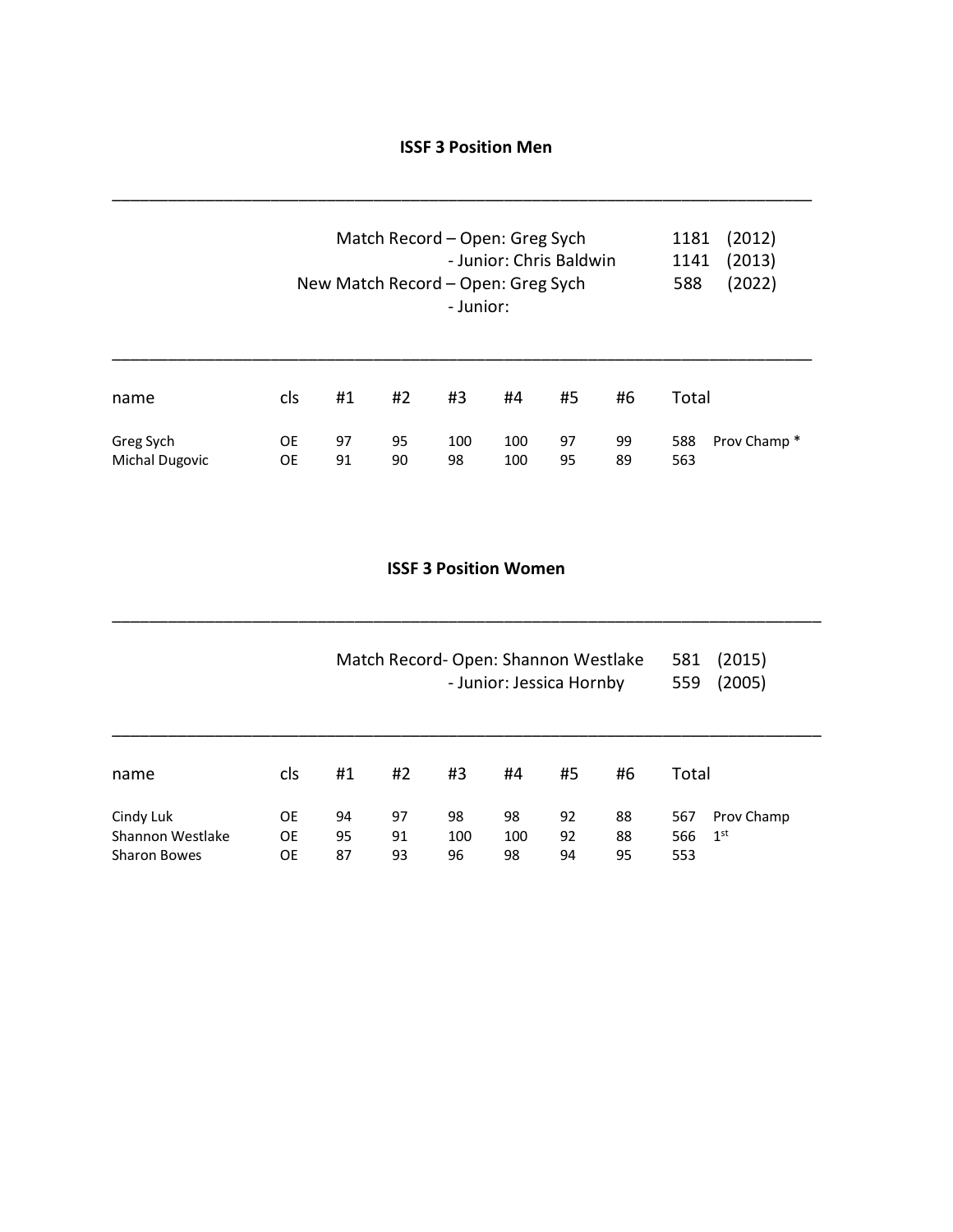### **ISSF Air Rifle Men**

\_\_\_\_\_\_\_\_\_\_\_\_\_\_\_\_\_\_\_\_\_\_\_\_\_\_\_\_\_\_\_\_\_\_\_\_\_\_\_\_\_\_\_\_\_\_\_\_\_\_\_\_\_\_\_\_\_\_\_\_\_\_\_\_\_\_\_\_\_\_\_\_\_\_\_\_

|                       | Match Record-Open: Christopher Baldwin<br>593<br>(2019)<br>583<br>- Junior: Kaitlyn Harvey<br>(2008) |       |       |       |       |       |       |       |                 |  |
|-----------------------|------------------------------------------------------------------------------------------------------|-------|-------|-------|-------|-------|-------|-------|-----------------|--|
| name                  | cls                                                                                                  | #1    | #2    | #3    | #4    | #5    | #6    | Total |                 |  |
| Jeremy Ellis          | M                                                                                                    | 97    | 94    | 96    | 96    | 97    | 97    | 577   | Prov Champ      |  |
| <b>Thomas Yeung</b>   | EX                                                                                                   | 86    | 88    | 88    | 81    | 86    | 84    | 513   | 1 <sup>st</sup> |  |
| Shawn Smedmor         | TE                                                                                                   | 71    | 74    | 77    | 78    | 75    | 75    | 450   |                 |  |
| Margus Jukkum         | SS                                                                                                   | 80    | 70    | 79    | 74    | 82    | 80    | 464   | 1 <sup>st</sup> |  |
| Ethan Luk             | JR                                                                                                   | 75    | 74    | 70    | 59    | 65    | 80    | 423   | 1 <sup>st</sup> |  |
| Aidan Kozak           | JR                                                                                                   | 62    | 61    | 48    | 69    | 68    | 63    | 371   |                 |  |
| <b>Thomas Yeung</b>   | VT                                                                                                   | 86    | 88    | 88    | 81    | 86    | 84    | 513   | 1 <sup>st</sup> |  |
| Margus Jukkum         | VT                                                                                                   | 80    | 70    | 79    | 74    | 82    | 80    | 464   |                 |  |
| Shawn Smedmor         | VT                                                                                                   | 71    | 74    | 77    | 78    | 75    | 75    | 450   |                 |  |
| Greg Sych             | OE                                                                                                   | 100.5 | 100.4 | 102.3 | 101.0 | 102.8 | 100.2 | 607.2 | 1 <sup>st</sup> |  |
| <b>Michal Dugovic</b> | <b>OE</b>                                                                                            | 99.8  | 100.9 | 102.9 | 100.3 | 101.3 | 98.2  | 603.3 |                 |  |

### **ISSF Air Rifle Women**

\_\_\_\_\_\_\_\_\_\_\_\_\_\_\_\_\_\_\_\_\_\_\_\_\_\_\_\_\_\_\_\_\_\_\_\_\_\_\_\_\_\_\_\_\_\_\_\_\_\_\_\_\_\_\_\_\_\_\_\_\_\_\_\_\_\_\_\_\_\_\_\_\_\_\_

|                                                 |                       | Match Record - Open: Sharon Bowes<br>- Junior: Kaitlyn Harvey |                       |                        |                         |                      |                        | (2003)<br>396<br>(2008)<br>391     |
|-------------------------------------------------|-----------------------|---------------------------------------------------------------|-----------------------|------------------------|-------------------------|----------------------|------------------------|------------------------------------|
| name                                            | cls                   | #1                                                            | #2                    | #3                     | #4                      | #5                   | #6                     | Total                              |
| <b>Angel Ceballos</b>                           | JR                    | 86                                                            | 74                    | 86                     | 86                      | 85                   | 82                     | 1 <sup>st</sup><br>501             |
| Simran Kaur<br><b>Sharon Bowes</b><br>Cindy Luk | <b>OE</b><br>OE<br>OE | 102.9<br>99.5<br>100.6                                        | 104.9<br>97.7<br>96.6 | 101.1<br>100.1<br>96.7 | 101.6<br>100.2<br>100.3 | 99.8<br>99.4<br>99.1 | 103.1<br>97.1<br>100.2 | 613.4 Prov Champ<br>594.0<br>593.5 |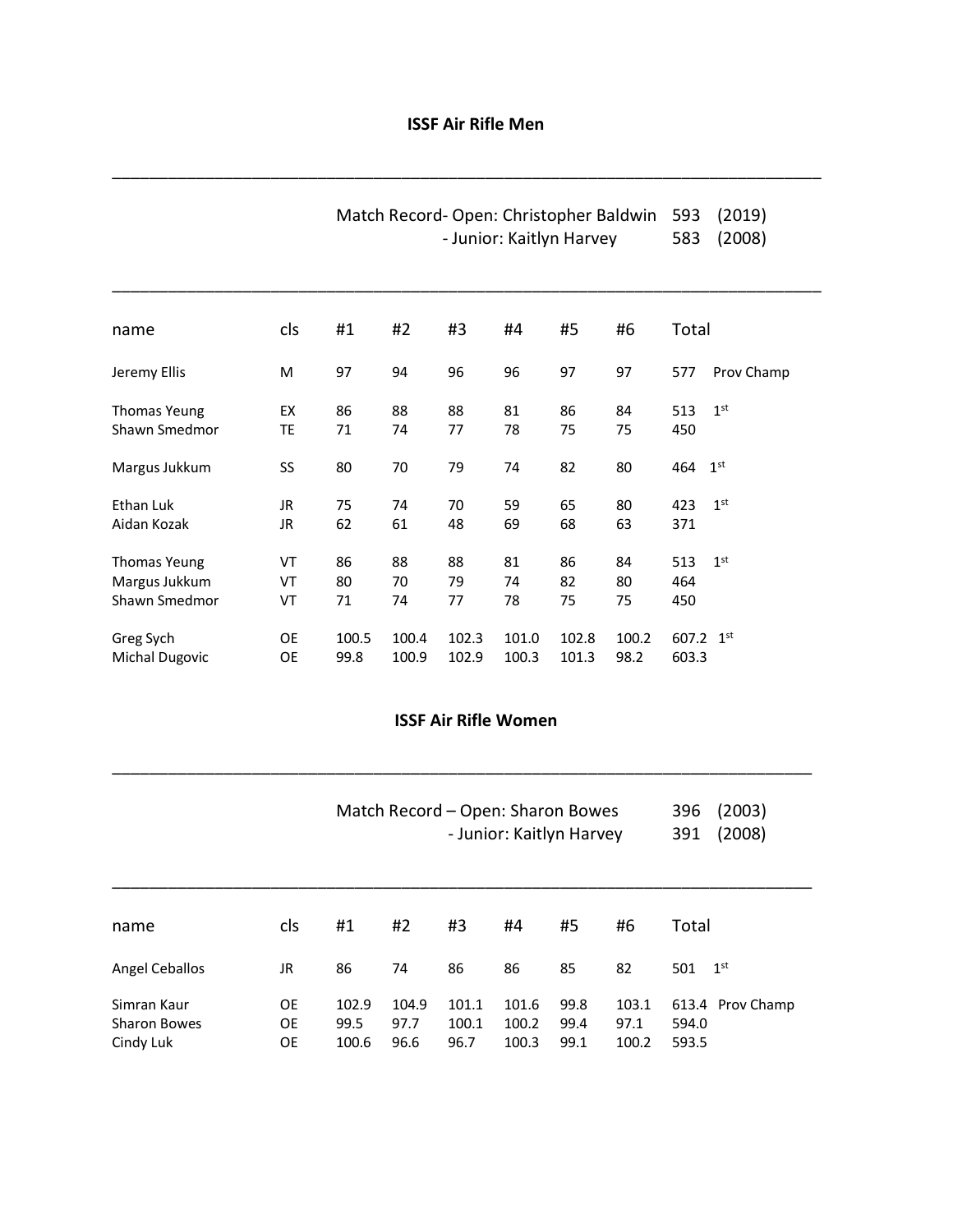# **Hunting Rifle Prone**

\_\_\_\_\_\_\_\_\_\_\_\_\_\_\_\_\_\_\_\_\_\_\_\_\_\_\_\_\_\_\_\_\_\_\_\_\_\_\_\_\_\_\_\_\_\_\_\_\_\_\_\_\_\_\_\_\_\_\_\_\_\_\_\_\_\_\_\_\_\_\_\_\_\_\_

\_\_\_\_\_\_\_\_\_\_\_\_\_\_\_\_\_\_\_\_\_\_\_\_\_\_\_\_\_\_\_\_\_\_\_\_\_\_\_\_\_\_\_\_\_\_\_\_\_\_\_\_\_\_\_\_\_\_\_\_\_\_\_\_\_\_\_\_\_\_\_\_\_\_\_

| Match Record – Open: Don Baldwin | 600x39 (2011) |  |
|----------------------------------|---------------|--|
| - Junior: Chris Baldwin          | 596x38 (2009) |  |

| name               | cls | #1    | #2     | #3     | Total  |                 |
|--------------------|-----|-------|--------|--------|--------|-----------------|
| Sufei Xu           | EX  | 197.6 | 200.10 | 199.12 | 596.28 | Prov Champ      |
| Thomas Yeung       | EX  | 193.5 | 198.7  | 200.11 | 591.23 | 1st             |
| <b>Scott Munro</b> | EX  | 197.8 | 196.12 | 195.6  | 588.26 | 2 <sub>nd</sub> |
| George Lee         | EX  | 196.6 | 192.4  | 196.8  | 584.18 | 3 <sup>rd</sup> |
| Shawn Smedmor EX   |     | 190.5 | 187.3  | 188.4  | 567.12 |                 |
| George Sawicki     | EX  | 184.2 | 190.5  | 183.4  | 557.11 |                 |
| Rob Birch          | SS  | 194.5 | 198.10 | 198.7  | 590.29 | 1 <sup>st</sup> |
| <b>Brian Neary</b> | SS  | 186.3 | 189.1  | 188.7  | 563.12 |                 |
| Sufei Xu           | VT  | 197.6 | 200.10 | 199.12 | 596.28 | 1 <sup>st</sup> |
| Thomas Yeung       | VT  | 193.5 | 198.7  | 200.11 | 591.23 | 2 <sub>nd</sub> |
| <b>Scott Munro</b> | VT  | 197.8 | 196.12 | 195.6  | 588.26 | 3 <sup>rd</sup> |
| George Lee         | VT  | 196.6 | 192.4  | 196.8  | 584.18 |                 |
| Shawn Smedmor VT   |     | 190.5 | 187.3  | 188.4  | 567.12 |                 |
| George Sawicki     | VT  | 184.2 | 190.5  | 183.4  | 557.11 |                 |

### **Hunting Rifle Standing**

\_\_\_\_\_\_\_\_\_\_\_\_\_\_\_\_\_\_\_\_\_\_\_\_\_\_\_\_\_\_\_\_\_\_\_\_\_\_\_\_\_\_\_\_\_\_\_\_\_\_\_\_\_\_\_\_\_\_\_\_\_\_\_\_\_\_\_\_\_\_\_\_\_\_\_

|               |     |       |       | Match Record - Open: Shawn Ryan<br>- Junior: Mitch Linthorne |        |            |  |  |  |
|---------------|-----|-------|-------|--------------------------------------------------------------|--------|------------|--|--|--|
| name          | cls | #1    | #2    | #3                                                           | Total  |            |  |  |  |
| Dan Gloor     | M   | 190.4 | 189.3 | 189.4                                                        | 568.11 | Prov Champ |  |  |  |
| Harold Frey   | М   | 190.5 | 188.5 | 188.7                                                        | 566.17 |            |  |  |  |
| Shawn Ryan    | M   | 188.3 | 190.2 | 565.13                                                       | 565.13 |            |  |  |  |
| Mark Noble    | EX  | 179.7 | 177.7 | 178.1                                                        | 534.15 | 1st        |  |  |  |
| Lee Gilray    | SS  | 183.3 | 176.3 | 182.3                                                        | 541.9  | 1st        |  |  |  |
| Victor Keam   | SS  | 169.1 | 169.2 | 166.0                                                        | 504.3  |            |  |  |  |
| Mark Richards | МM  | 171.0 | 145.3 | 456.4                                                        | 456.4  | 1st        |  |  |  |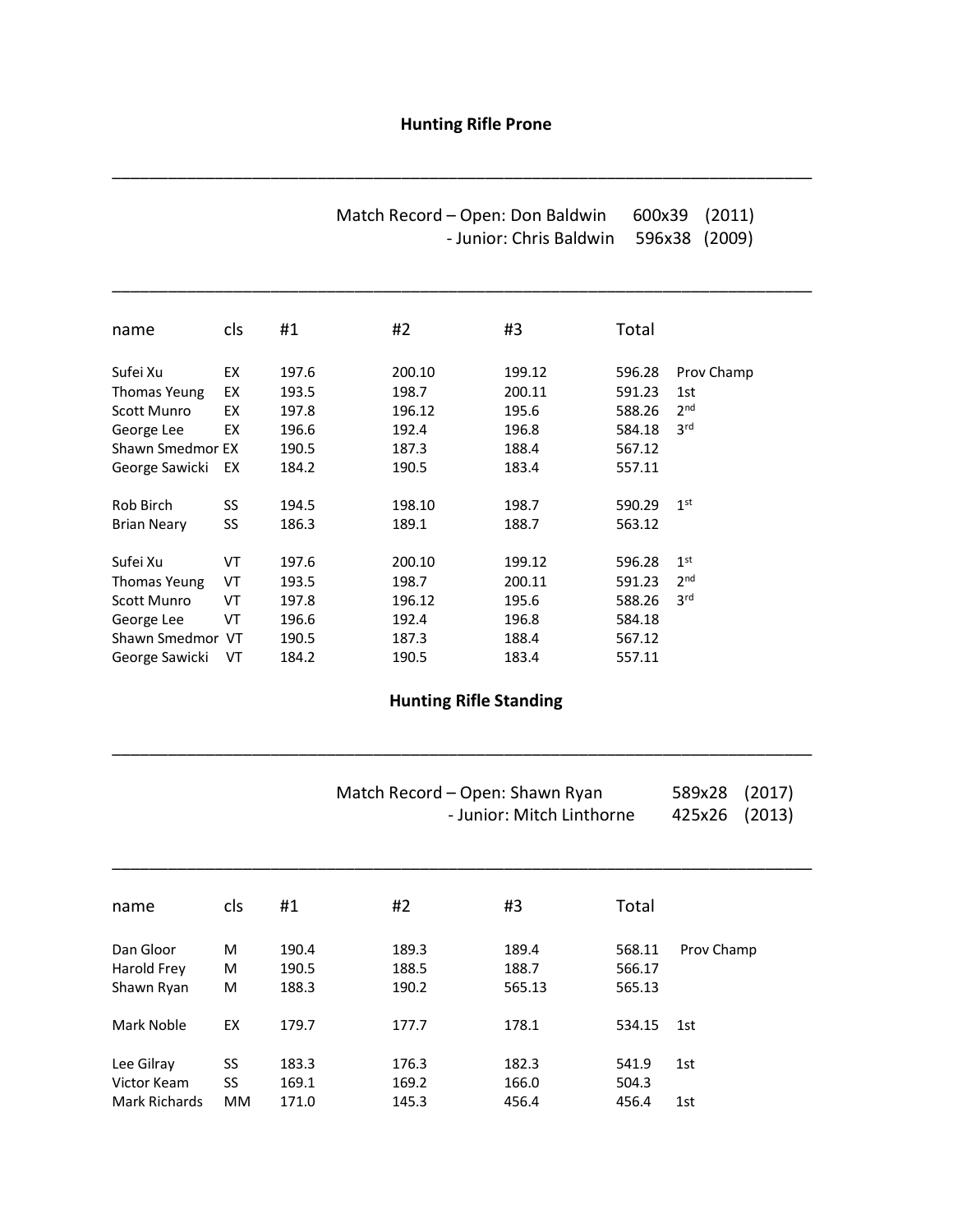### **Silhouette Rifle : Hunter**

|                                                       |                      | Match Record - Open: Peter Sedman |                      | 57                  | (2012)               |                      |                          |
|-------------------------------------------------------|----------------------|-----------------------------------|----------------------|---------------------|----------------------|----------------------|--------------------------|
| name                                                  | cls                  | C                                 | P                    | Τ                   | R                    | Total                |                          |
| Shawn Ryan<br>Harold Frey<br>Pete Sedman<br>Dan Gloor | Ma<br>Ma<br>Ma<br>Ma | 14<br>11<br>9<br>7                | 15<br>15<br>14<br>14 | 11<br>8<br>13<br>10 | 12<br>13<br>11<br>10 | 52<br>47<br>47<br>41 | Prov Champ<br>1st<br>2nd |
| Lee Gilray                                            | A                    | 12                                | 12                   | 6                   | 8                    | 37                   | 1st                      |

#### **Silhouette Standard**

\_\_\_\_\_\_\_\_\_\_\_\_\_\_\_\_\_\_\_\_\_\_\_\_\_\_\_\_\_\_\_\_\_\_\_\_\_\_\_\_\_\_\_\_\_\_\_\_\_\_\_\_\_\_\_\_\_\_\_\_\_\_\_\_\_\_\_\_\_\_\_\_\_\_\_\_

|                                                       |                      | Match Record - Open: Peter Sedman |                | (2009)<br>57   |                |                                                    |
|-------------------------------------------------------|----------------------|-----------------------------------|----------------|----------------|----------------|----------------------------------------------------|
| name                                                  | cls                  | C                                 | P              | $\top$         | R              | Total                                              |
| Shawn Ryan<br>Harold Frey<br>Dan Gloor<br>Pete Sedman | Ma<br>Ma<br>Ma<br>Ma | 14<br>12<br>9                     | 15<br>11<br>11 | 10<br>13<br>11 | 13<br>11<br>13 | Prov Champ<br>52<br>$1^{\rm st}$<br>47<br>46<br>44 |